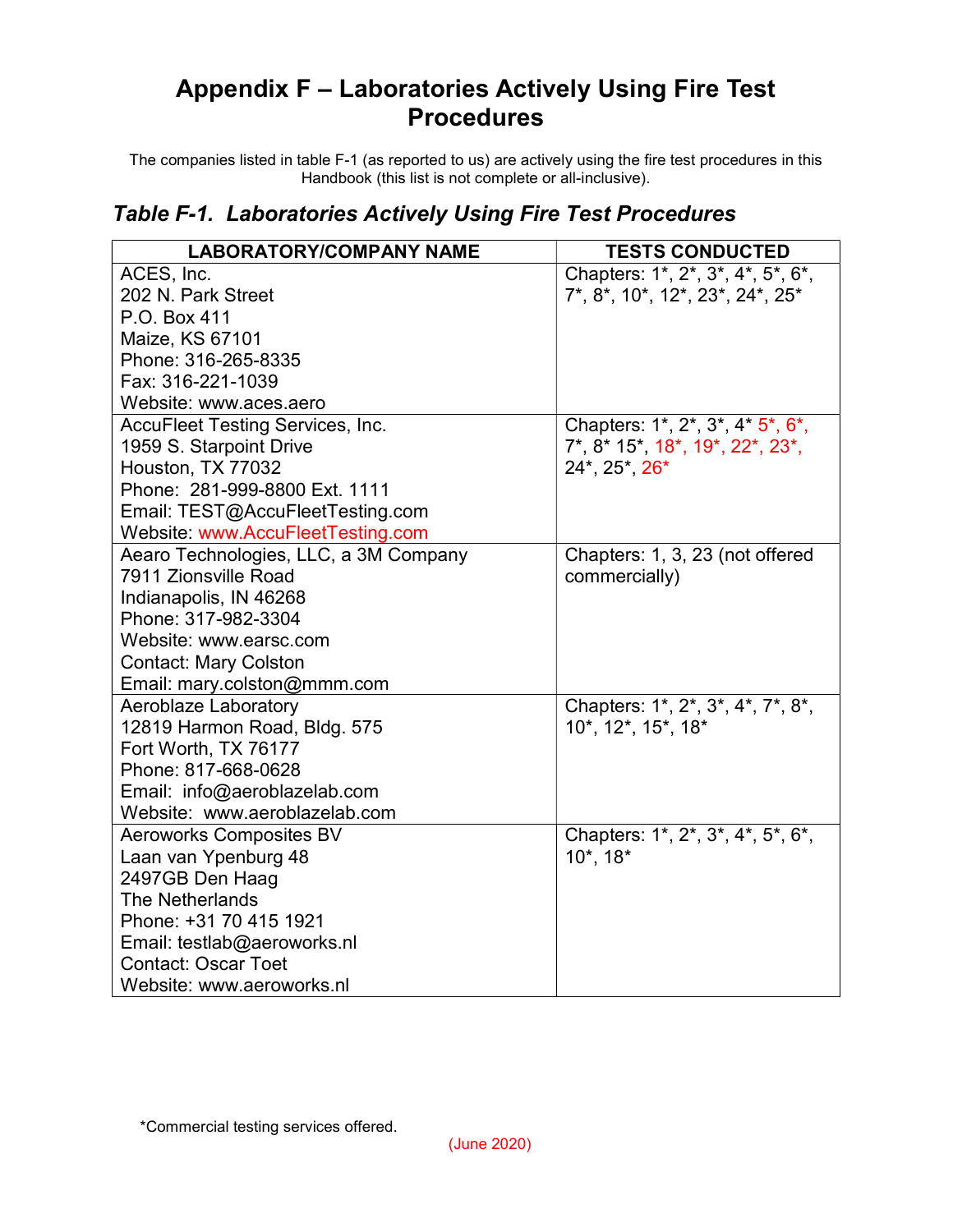| AIM Aerospace Inc.                                           | Chapters: 1*, 2*, 3*, 4*, 5*, 6*  |
|--------------------------------------------------------------|-----------------------------------|
| 705 S.W. 7 <sup>th</sup> Street                              |                                   |
| <b>Renton, WA 98057</b>                                      |                                   |
| Phone: 425-235-2750                                          |                                   |
| Fax: 425-228-0761                                            |                                   |
| Website: www.aim-aerospace.com                               |                                   |
| <b>AIM Altitude UK Ltd</b>                                   | Chapters: 1*, 2*, 3*, 4*, 5*, 6*, |
| (formerly AIM Composites Limited)                            | $7^*$                             |
| <b>Pembroke Avenue</b>                                       |                                   |
| Waterbeach, Cambridge, CB25 9QR                              |                                   |
| <b>United Kingdom</b>                                        |                                   |
| Phone: (44) 1223 441000                                      |                                   |
| Website: www.aimaltitude.com                                 |                                   |
| Email: cambridgelabs@aimaltitude.com                         |                                   |
| <b>Air Capital Certification Services, Inc.</b>              | Chapters: 1*, 2*, 3*              |
| (see Lee Products Engineering Services, Inc.)                |                                   |
| 2946 S. Hydraulic Street                                     |                                   |
| Wichita, KS 67216                                            |                                   |
| Phone: 316-524-4466                                          |                                   |
| Fax: 316-524-4455                                            |                                   |
| Email: rclossin@lpesionline.com                              |                                   |
| Website: www.lpesionline.com                                 |                                   |
| <b>Airbus Operations GmbH</b>                                | Chapters: 1*, 2*, 3*, 4*, 5*, 6*, |
| <b>Department IACMB2</b>                                     | 7*, 8*, 15*, 19*, 23*, 24*        |
| Fire Safety & Engineering Test<br>Cornelius-Edzard-Straße 15 | Chapters: 11, 12, 13, 14, 25      |
|                                                              | (not offered commercially)        |
| 28199 Bremen, Germany<br>Phone: (49) 421 538 6209/4860       |                                   |
| Fax: (49) 421 538 3999/4852                                  |                                   |
| Email: firetestlab@airbus.com                                |                                   |
| Website: www.airbus.com                                      |                                   |
| Andrew Muirhead & Son Limited                                | Chapters: 1*, 6*                  |
| 273-289 Dunn Street                                          |                                   |
| Glasgow, Scotland, UK G40 3EA                                |                                   |
| Phone: (44) (0) 141 554 3724                                 |                                   |
| Fax: (44) (0) 141 554 4741                                   |                                   |
| Website: www.muirhead.co.uk                                  |                                   |
| <b>Blue Flame Laboratory</b>                                 | Chapters: 1*, 2*, 3*, 4*          |
| 1612 Lima Drive                                              |                                   |
| San Luis Obispo, CA 93405-6815                               |                                   |
| Phone: 805-440-0073                                          |                                   |
| Email: coleeminger@charter.net                               |                                   |
| Boeing – BR&T HB                                             | Chapters: 1*, 2*, 3*, 4*          |
| <b>Boeing Technology Services</b>                            |                                   |
| P.O. Box 3707, MC 1W-02                                      |                                   |
| Seattle, WA 98124-2207                                       |                                   |
| Phone: 206-544-2699                                          |                                   |
| Website: www.boeing.com/bts                                  |                                   |
| Email: micheal.e.jensen@boeing.com                           |                                   |
|                                                              |                                   |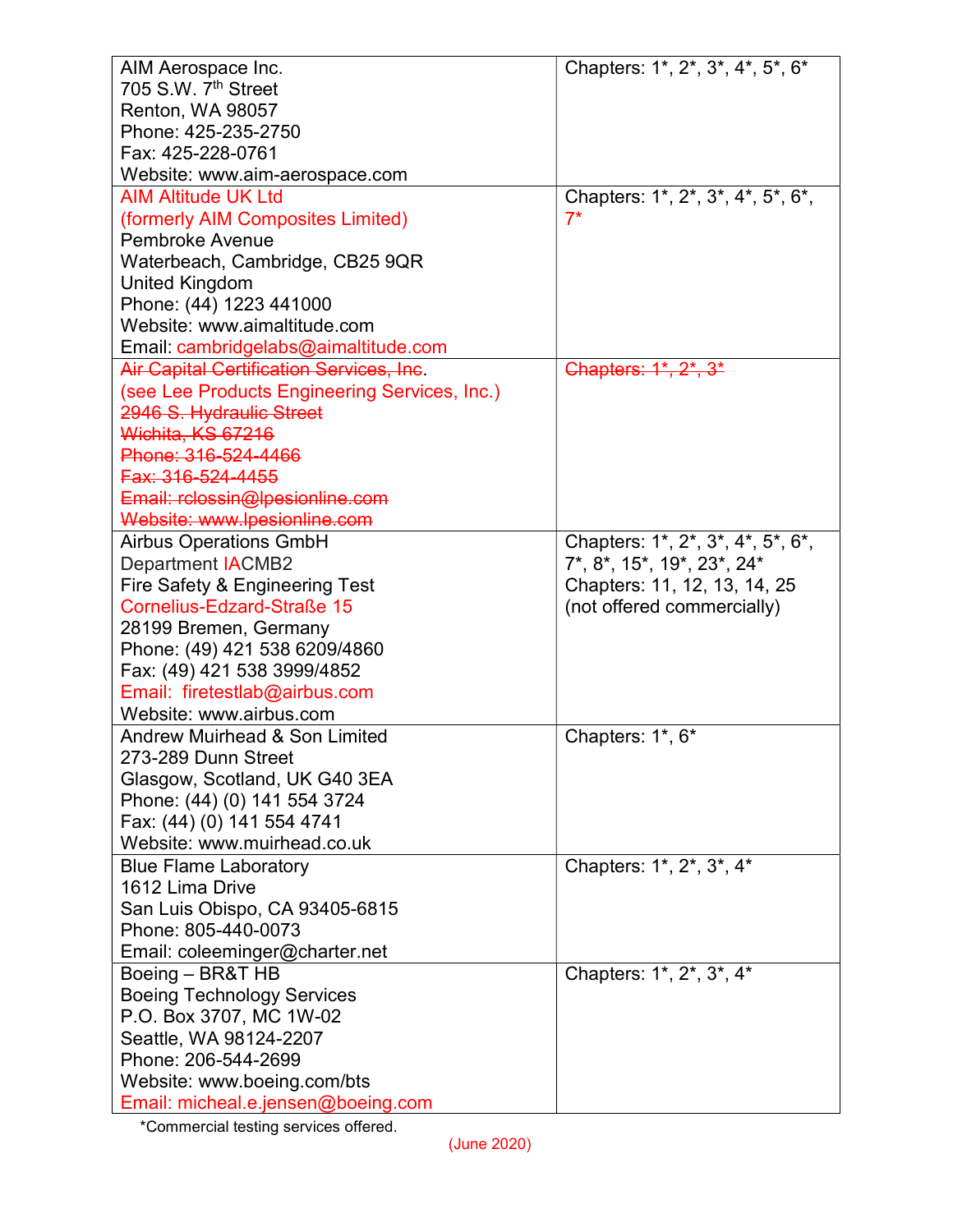| Boeing Research and Technology                   | Chapters: 1*, 2*, 3*, 4*, 5*, 6*, |
|--------------------------------------------------|-----------------------------------|
| <b>Boeing Technology Services</b>                | $9*$                              |
| P.O. Box 3707, MC 1W-02                          |                                   |
| Seattle, WA 98124-2207                           |                                   |
| Phone: 206-544-2699                              |                                   |
| Website: www.boeing.com/bts                      |                                   |
| Email: yaw.s.agyei@boeing.com                    |                                   |
| <b>Boeing Test and Evaluation</b>                | Chapters: 7*, 8*, 10*, 12*, 14*,  |
| <b>Boeing Technology Services</b>                | $15^*$ , 24 $^*$                  |
| P.O. Box 3707, MC 1W-02                          | Chapter: 11 (not commercially     |
| Seattle, WA 98124-2207                           | available)                        |
| Phone: 206-544-2699                              |                                   |
| Website: www.boeing.com/bts                      |                                   |
| Email: john.w.vance@boeing.com                   |                                   |
| <b>Boeing Research and Technology</b>            | Chapters: 1*, 2*, 3*, 5*, 6*      |
| <b>Interiors Responsibility</b>                  |                                   |
| Center                                           |                                   |
| 9775 Patriot Blvd                                |                                   |
| Ladson, South Carolina 29456                     |                                   |
| Phone: 843-642-4788                              |                                   |
| Website: www.boeing.com/bts                      |                                   |
| Centennial Aircraft Interiors, Inc.              | Chapters: 1*, 3*, 4*              |
| 7405 Peoria Street                               |                                   |
| Englewood, CO 80112                              |                                   |
| Phone: 303-649-9296                              |                                   |
| Website: www.centennialaircraft.com              |                                   |
| Email: cenaircraft@aol.com                       |                                   |
| <b>Contact: Dave Sharpnack</b>                   |                                   |
| CHESTNUT RIDGE FOAM INC.                         | Chapters: 1*, 6*, 7*              |
| 443 Warehouse Drive                              |                                   |
| Latrobe, PA 15650                                |                                   |
| Phone: 800-234-2734                              |                                   |
| Website: www.chestnutridgefoam.com               |                                   |
|                                                  |                                   |
| John R. Colao, Inc.                              | Chapters: 1*, 2*, 3*, 4*          |
| 1299 Wooden Valley Crossroad                     |                                   |
| Napa, CA 94558                                   |                                   |
| Phone: 707-425-9666                              |                                   |
| Email: colao@earthlink.net                       |                                   |
| <b>Collins Aerospace</b>                         | Chapters: 1, 3, 4, 5, 6, 7 (not   |
| 175 Oak Plaza Drive                              | offered commercially)             |
| Winston-Salem, NC 27105                          |                                   |
| Phone: 336-747-5000                              |                                   |
| Website: www.collinsaerospace.com                |                                   |
| <b>Contact: David Gernhart, Flammability Lab</b> |                                   |
| Manager                                          |                                   |
| Email: David.Gernhart@Collins.com                |                                   |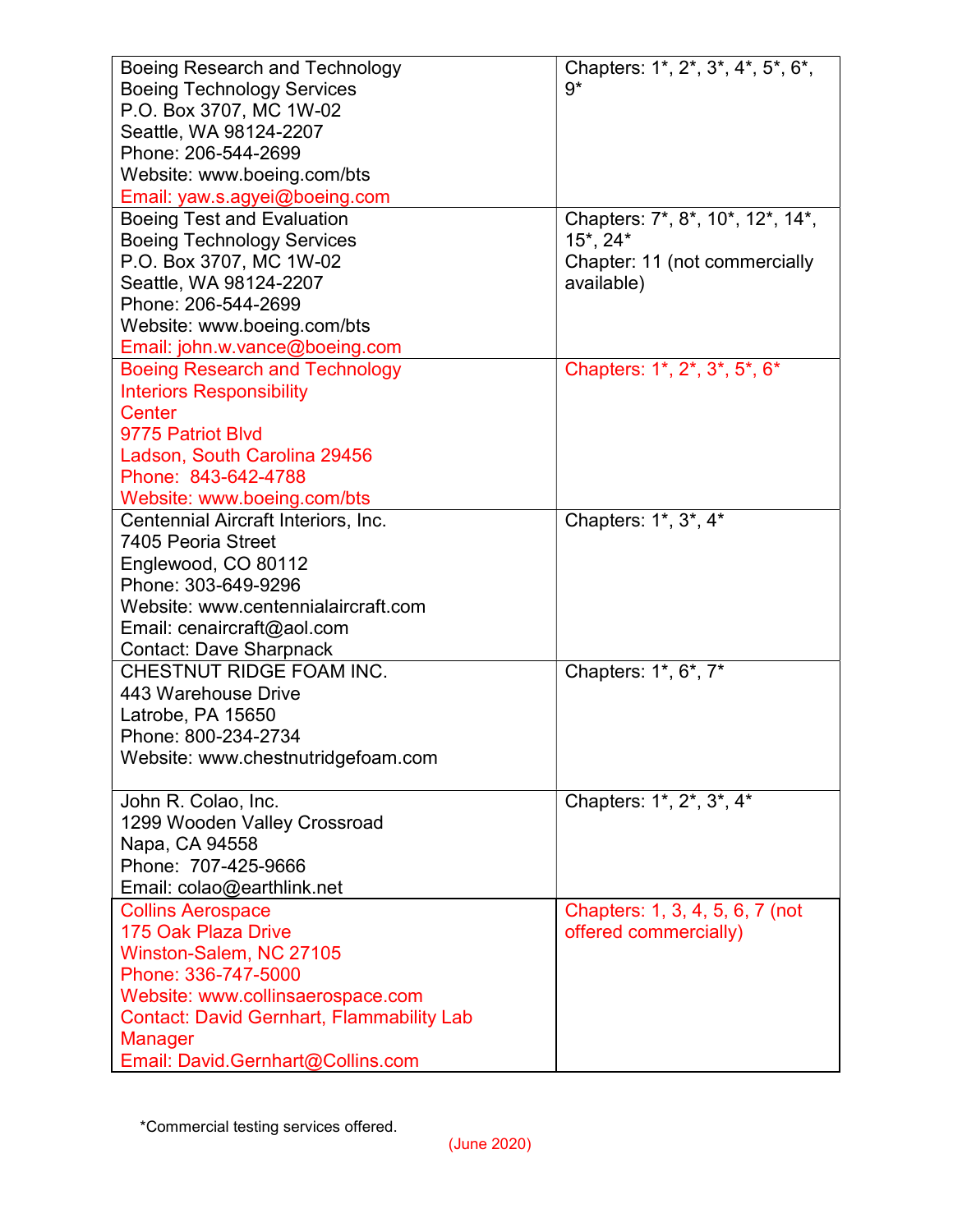| <b>CREPIM</b>                                      | Chapters: 1*, 2*, 3*, 4*, 6*                               |
|----------------------------------------------------|------------------------------------------------------------|
| Parc de la Porte Nord                              |                                                            |
| <b>Rue Christophe Colomb</b>                       |                                                            |
| Bruay-La-Buissiere, France, 62700                  |                                                            |
| Phone: (33) (0) 3 21 61 64 00                      |                                                            |
| Fax: (33) (0) 3 21 61 64 01                        |                                                            |
| Website: www.crepim.fr                             |                                                            |
| Email: contact@crepim.fr                           |                                                            |
| CTA, Aeronautical Technologies Center              | Chapters: 1*, 2*, 3*, 4*, 5*, 6*,                          |
| Parque Tecnologico de Alava                        | 7*, 8*, 12* 15*, 23*                                       |
| 01510 Minano, Alava, Spain                         |                                                            |
| Phone: (34) 945 296 924                            |                                                            |
| Fax: (34) 945 296 923                              |                                                            |
| Website: www.ctaero.com                            |                                                            |
| Currenta GmbH & Co. OHG                            | Chapters: 1*, 5*, 6*                                       |
| Chempark, Geb. B411                                |                                                            |
| D-51368 Leverkusen, Germany                        |                                                            |
| Phone: (49) 214 30 34416                           |                                                            |
| Fax: (49) 214 30 96 34416                          |                                                            |
| Website: www.fire-testing.eu                       |                                                            |
| Email: brandtechnologie@currenta.de                |                                                            |
| <b>CUSTOM SCIENTIFIC INSTRUMENTS INC. - CSI</b>    | Chapters: 1*, 2*, 3*, 4*, 5*, 23*,                         |
| <b>Testing Laboratories</b>                        | $24*$                                                      |
| 1125 Conroy Place                                  |                                                            |
| <b>Forks Township</b>                              |                                                            |
| Easton, PA 18040                                   |                                                            |
| Phone: 610-923-6500                                |                                                            |
| Fax: 610-923-6543                                  |                                                            |
| Website: www.CSItestlab.com                        |                                                            |
| DGA Techniques Aeronautiques                       | Chapters: 1*, 2*, 3*, 4*, 5*, 6*,                          |
| Centre d'Essais Aeronautiques de Toulouse          | 7*, 8*, 12*, 15*, 23*, 24*                                 |
| 47 rue Saint-Jean                                  |                                                            |
| BP 93123                                           |                                                            |
| 31131 Balma Cedex, France                          |                                                            |
| Phone: (33) 5 6257 5050/5428                       |                                                            |
| Fax: (33) 5 6257 5032                              |                                                            |
| <b>DLR-Material Test Center - Fire Performance</b> | Chapters: 1*, 2*, 3*, 4*, 5*, 6*,                          |
| Eugen-Saenger-Str. 50                              | $7^*$ , $8^*$ , $10^*$ , $11^*$ , $12^*$ , $15^*$ , $19^*$ |
| 29328 Fassberg, Germany                            |                                                            |
| Phone: (49) 551 709 2115                           |                                                            |
| Fax: (49) 551 709 12115                            |                                                            |
| Duncan Aviation, Inc.                              | Chapters: 1*, 2*, 3*, 4*, 10*                              |
| 15745 S. Airport Road                              |                                                            |
| Battle Creek, MI 49015                             |                                                            |
| Phone: 269-969-8400                                |                                                            |
| Fax: 269-968-8273                                  |                                                            |
| Website: www.duncanaviation.com                    |                                                            |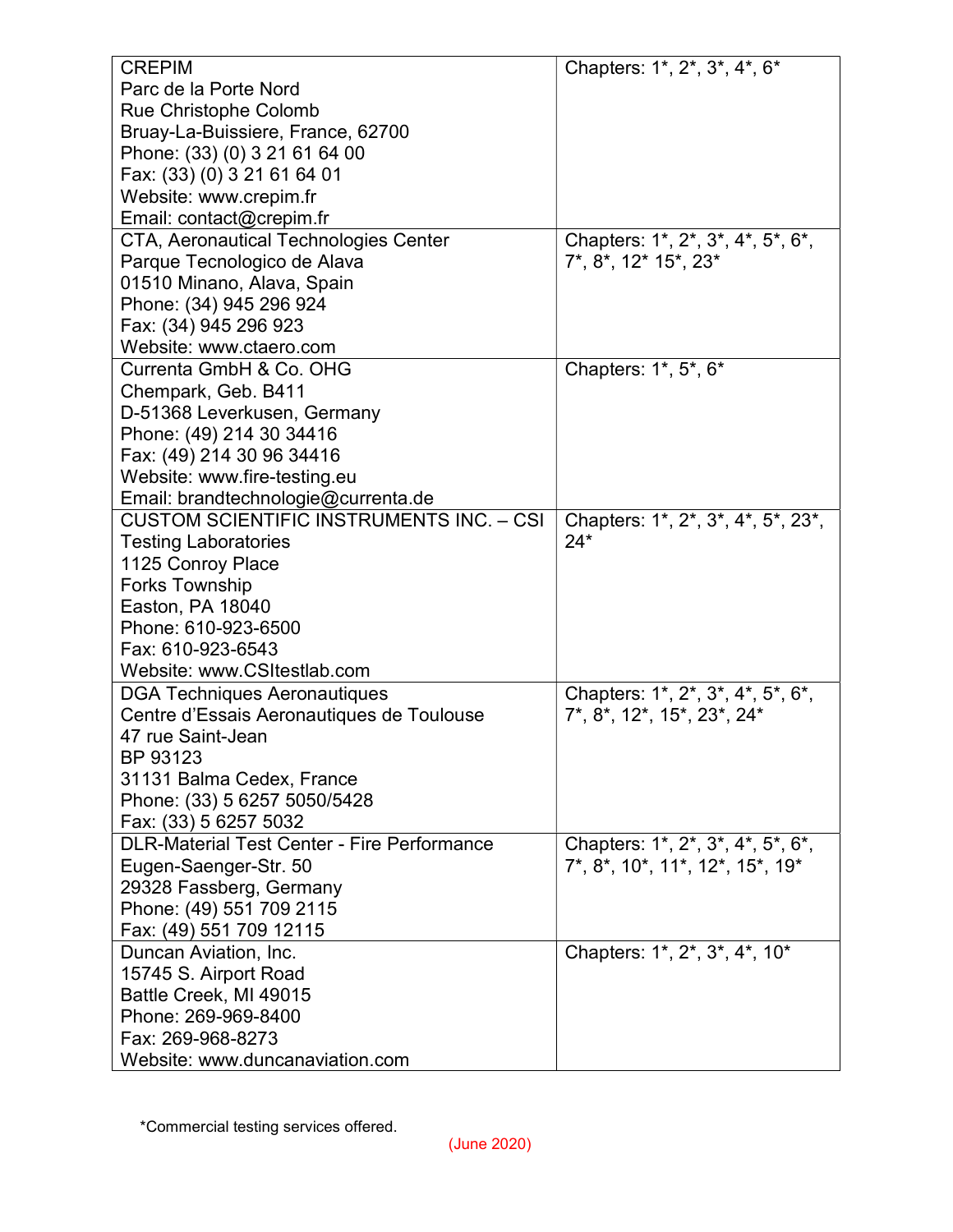| <b>Element Jupiter</b>                            | Chapters: 11*, 12*, 13*, 14*      |
|---------------------------------------------------|-----------------------------------|
| 15814 Corporate Circle                            |                                   |
| Jupiter, FL 33178                                 |                                   |
| Phone: 561-776-7339                               |                                   |
| Fax: 561-776-7344                                 |                                   |
| Website: www.element.com                          |                                   |
| <b>Element Los Angeles</b>                        | Chapters: 1*, 2*, 3*, 4*, 5*, 6*, |
| <b>1857 Business Center Drive</b>                 | $19*$                             |
| Duarte, CA 91010                                  |                                   |
| Phone: 818-247-4106                               |                                   |
| Fax: 818-247-4537                                 |                                   |
| Website: https://www.element.com/locations/the-   |                                   |
| americas/los-angeles                              |                                   |
| <b>Element Materials Technology</b>               | Chapters: 1*, 2*, 3*, 6*, 19*     |
| (formerly Exova Canada)                           |                                   |
| 2395 Speakman Drive                               |                                   |
| Mississauga, Ontario                              |                                   |
| Canada L5K 1B3                                    |                                   |
| Phone: 905-822-4111                               |                                   |
| Fax: 905-823-1446                                 |                                   |
| Website: www.element.com                          |                                   |
| Email: contact.us@element.com                     |                                   |
| <b>Element Minneapolis</b>                        | Chapters: 1*, 2*, 3*, 4*, 11*,    |
| 9725 Girard Avenue South                          | 12*, 13*, 14*                     |
| Minneapolis, MN 55431-2621                        |                                   |
| Phone: 1-952-888-7795                             |                                   |
| Fax: 952-888-6345                                 |                                   |
| Website:                                          |                                   |
| https://www.element.com/locations/usa/minneapolis |                                   |
| <b>Embraer Engineering and Technology Center</b>  | Chapters: 1*, 2*, 3*, 4*          |
| <b>1400 General Aviation Drive</b>                |                                   |
| Melbourne, FL 32935                               |                                   |
| Phone: 321-752-8650                               |                                   |
| Fax: 321-752-3000                                 |                                   |
| Email: russell.wilcken@embraer.com                |                                   |
| Website: http://embraer.com                       |                                   |
| <b>Embraer Flammability Laboratory</b>            | Chapters: 1, 2, 3, 4, 5, 6, 7, 8, |
| Av. Brigadeiro Faria Lima, 2170                   | 10, 11, 12, 13, 15, 18, 19, 23,   |
| 12227-901, Sao Jose dos Campos - SP               | 24 (no tests offered              |
| <b>Brazil</b>                                     | commercially)                     |
| Phone: (55) 12 3927 2049                          |                                   |
| Website: www.embraer.com                          |                                   |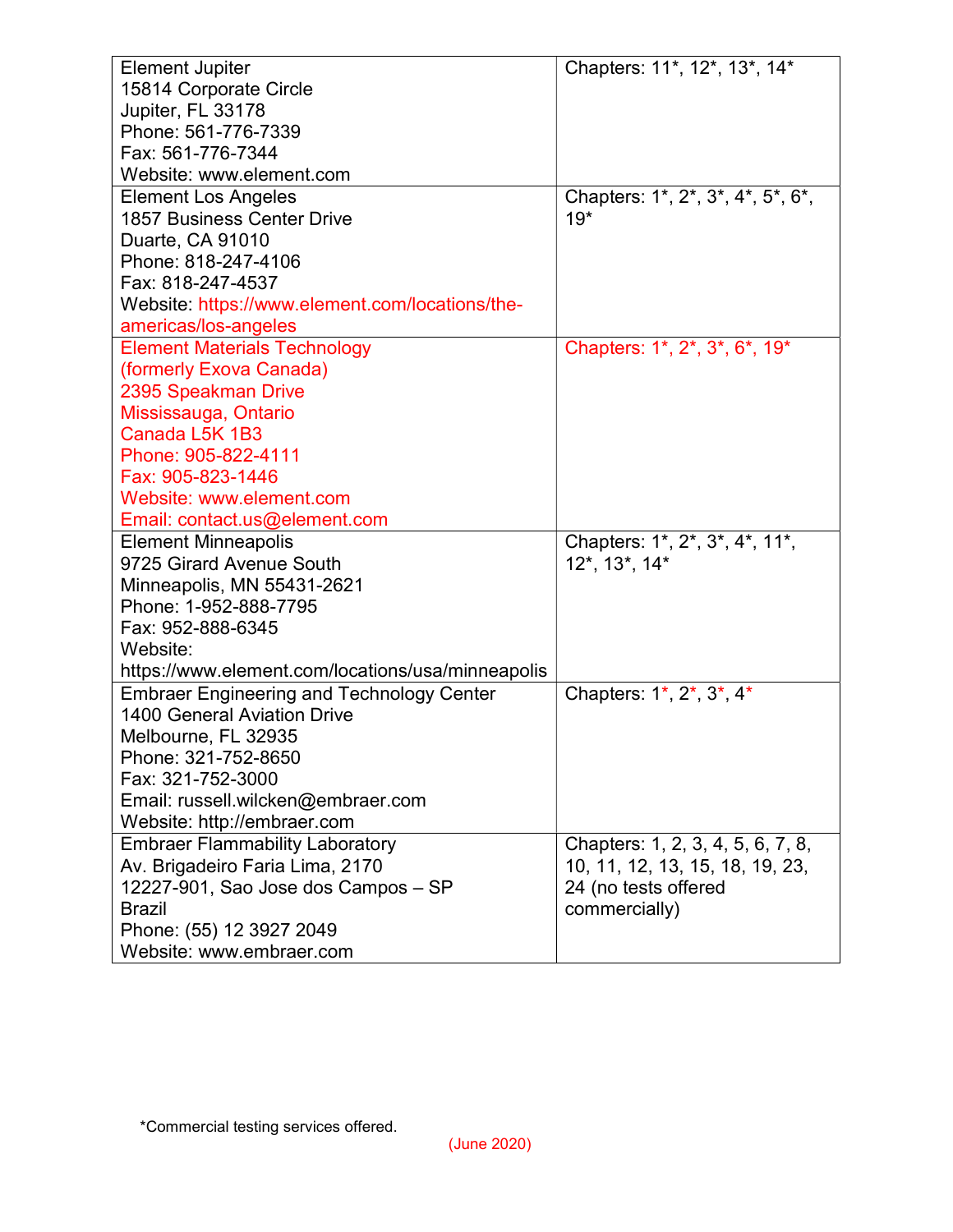| <b>Exova Canada (see Element Materials Technology)</b><br>Chapters: 1*, 2*, 3*, 6*, 19*           |  |
|---------------------------------------------------------------------------------------------------|--|
| 2395 Speakman Drive                                                                               |  |
| Mississauga, Ontario                                                                              |  |
| Canada L5K 1B3                                                                                    |  |
| Phone: 905-822-4111                                                                               |  |
| Fax: 905-823-1446                                                                                 |  |
| Website: www.element.com                                                                          |  |
| Email: contact.us@element.com                                                                     |  |
| <b>Exova GmbH (see Warringtonfire Frankfurt GmbH)</b><br>Chapters: $1^*, 2^*, 3^*, 4^*, 6^*, 7^*$ |  |
| Industriepark Hoechst, Building C 369                                                             |  |
| 65926 Frankfurt am Main, Germany                                                                  |  |
| Phone: (49) (0) 69 3 05 3476                                                                      |  |
| Fax: (49) (0) 69 3 05 1 70 71                                                                     |  |
| Website: www.exova.com                                                                            |  |
| Email: ebh@exova.com                                                                              |  |
| Chapters: 1*, 2*, 3*, 4*, 23*<br>Flame-Tek, LLC                                                   |  |
| 1515 North Center Street, Suite #1                                                                |  |
| Lonoke, AR 72086                                                                                  |  |
| Phone: 208-569-6093                                                                               |  |
| Website: www.flame-tek.com                                                                        |  |
| Email: brad.shelton@flame-tek.com                                                                 |  |
| Chapter: 1*<br>Franklin Products, Inc.                                                            |  |
| 153 Water Street                                                                                  |  |
| Torrington, CT 06790                                                                              |  |
| Phone: 860-482-0266                                                                               |  |
| Fax: 860-482-6759                                                                                 |  |
| Website: www.franklinproducts.net                                                                 |  |
| Email: jshailer@franklinproducts.net                                                              |  |
| Chapters: 1*, 2*, 3*, 5*, 6*, 7*<br><b>General Plastics Manufacturing Company</b>                 |  |
| 4910 Burlington Way                                                                               |  |
| Tacoma, WA 98409                                                                                  |  |
| Phone: 253-473-5000                                                                               |  |
| Website: www.generalplastics.com                                                                  |  |
| Email: tod_maurmann@generalplastics.com                                                           |  |
| Chapter: 1*, 3*<br>Greiner aerospace d.o.o.                                                       |  |
| Goliješnica bb                                                                                    |  |
| 72230 Žepče, Bosnia and Herzegovina                                                               |  |
| Phone: +387 32889 018                                                                             |  |
| Fax: +387 32889 017                                                                               |  |
| Website: www.greiner-aerospace.com                                                                |  |
| Email: office.bih@greiner-aerospace.com                                                           |  |
| Chapter: 1*, 7*<br>Greiner aerospace GmbH                                                         |  |
| Emesbergstrasse 33                                                                                |  |
| 4643 Pettenbach, Austria                                                                          |  |
| Phone: +43 50 541-23222                                                                           |  |
| Fax: +43 50 541-23033                                                                             |  |
| Email: office.at@greiner-aerospace.com                                                            |  |
| Website: www.greiner-aerospace.com                                                                |  |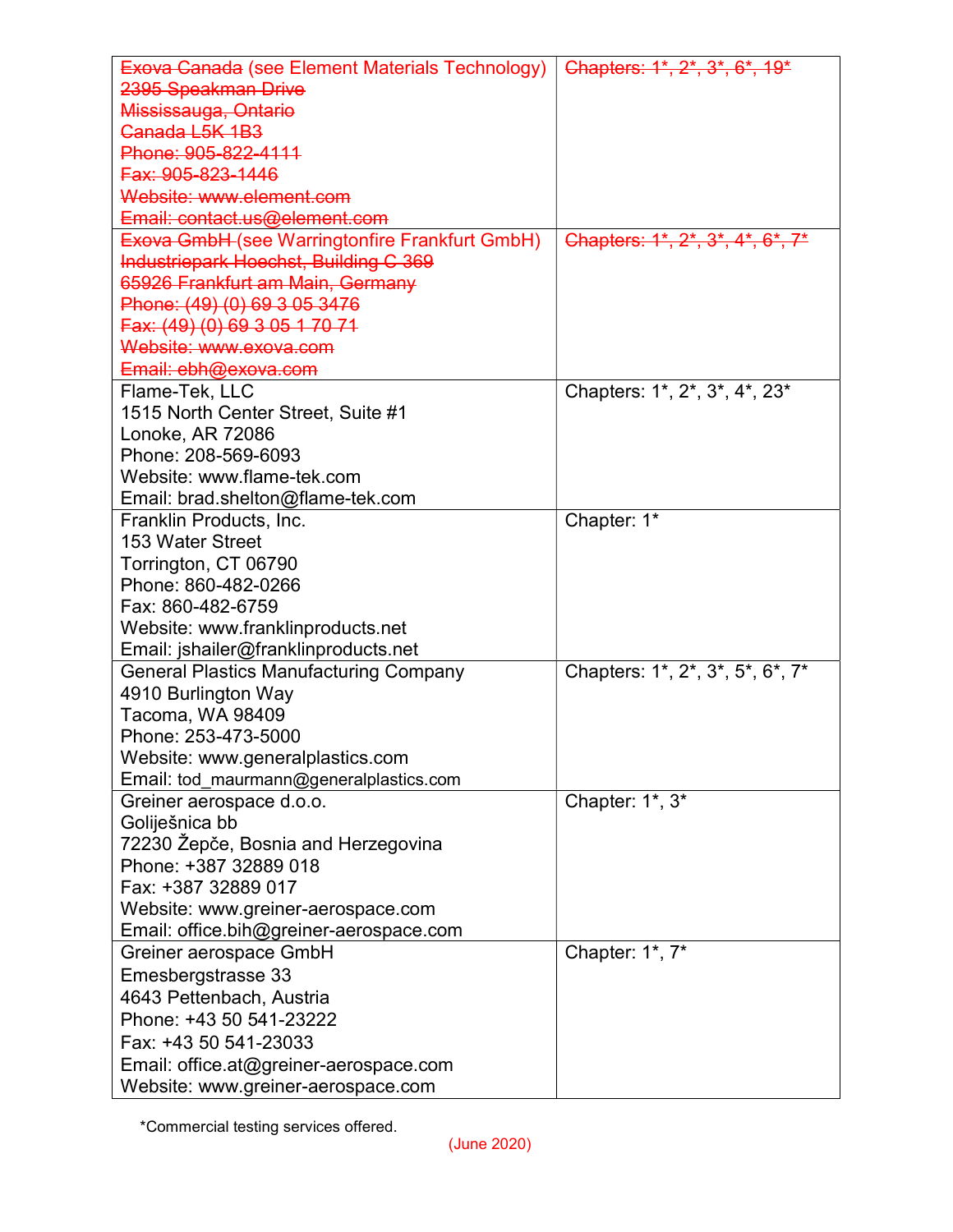| Greiner Aerospace Inc.                        | Chapter: 1*                      |
|-----------------------------------------------|----------------------------------|
| 7621 Pebble Drive, Building 22                |                                  |
| 76118 Fort Worth, TX, USA                     |                                  |
| Phone: +1 817 686 3100                        |                                  |
| Fax: +1 817 686 3199                          |                                  |
| Website: www.greiner-aerospace.com            |                                  |
| Email: office.us@greiner-aerospace.com        |                                  |
| Greiner Aerospace CZ spol s r.o.              | Chapter: 1*                      |
| Komenského 895                                |                                  |
| 340 22 Nýrsko, Czech Republic                 |                                  |
| Phone: +420 376 804 120                       |                                  |
| Fax: +420 376 804                             |                                  |
| Website: www.greiner-aerospace.com            |                                  |
| Email: office.cz@greiner-aerospace.com        |                                  |
| Greiner Aerospace (Shanghai) Ltd.             | Chapter: 1*                      |
| Building 13/C2, No. 260, Liancao Rd, Minhang  |                                  |
| District, Shanghai 201108                     |                                  |
| P.R. China                                    |                                  |
| Phone: +86 21 6434 0300                       |                                  |
|                                               |                                  |
| Fax: +86 21 6434 5550                         |                                  |
| Website: www.greiner-aerospace.com            |                                  |
| Email: office.cn@greiner-aerospace.com        |                                  |
| <b>HAECO Americas Cabin Solutions</b>         | Chapters: 1*, 3*, 4*, 5*, 6*, 7* |
| 5568 Gumtree Road                             |                                  |
| Winston-Salem, NC 27107                       |                                  |
| Phone: 336-464-0122                           |                                  |
| Website: www.haeco.aero                       |                                  |
| Heath Tecna Inc.(see SAFRAN Cabin Bellingham, | Chapters: 1*, 2*, 3*, 4*, 5*, 6* |
| $lnc.$ )<br>3225 Woburn Street                |                                  |
| Bellingham, WA 98226                          |                                  |
| Phone: 360-738-2005                           |                                  |
| Fax: 360-715-3999                             |                                  |
| Herb Curry Inc.                               | Chapters: 1*, 2*, 3*, 5*, 6*     |
| 1701 Leonard Road                             |                                  |
| P.O. Box 753                                  |                                  |
| Mt. Vernon, IN 47620                          |                                  |
| Phone: 812-838-6703                           |                                  |
| Fax: 812-838-6712                             |                                  |
| <b>HUTCHINSON Fire Tech Center</b>            | Chapters: 1*, 6*, 23*, 24*       |
| JEHIER SAS - Route de St Lézin                |                                  |
| 49120 Chemillé-en-Anjou - France              |                                  |
| Phone: +33 2 41 64 54 00                      |                                  |
| Email: FTC.HutchinsonChemille@hutchinson.com  |                                  |
| Website: www.hutchinson.com                   |                                  |
|                                               |                                  |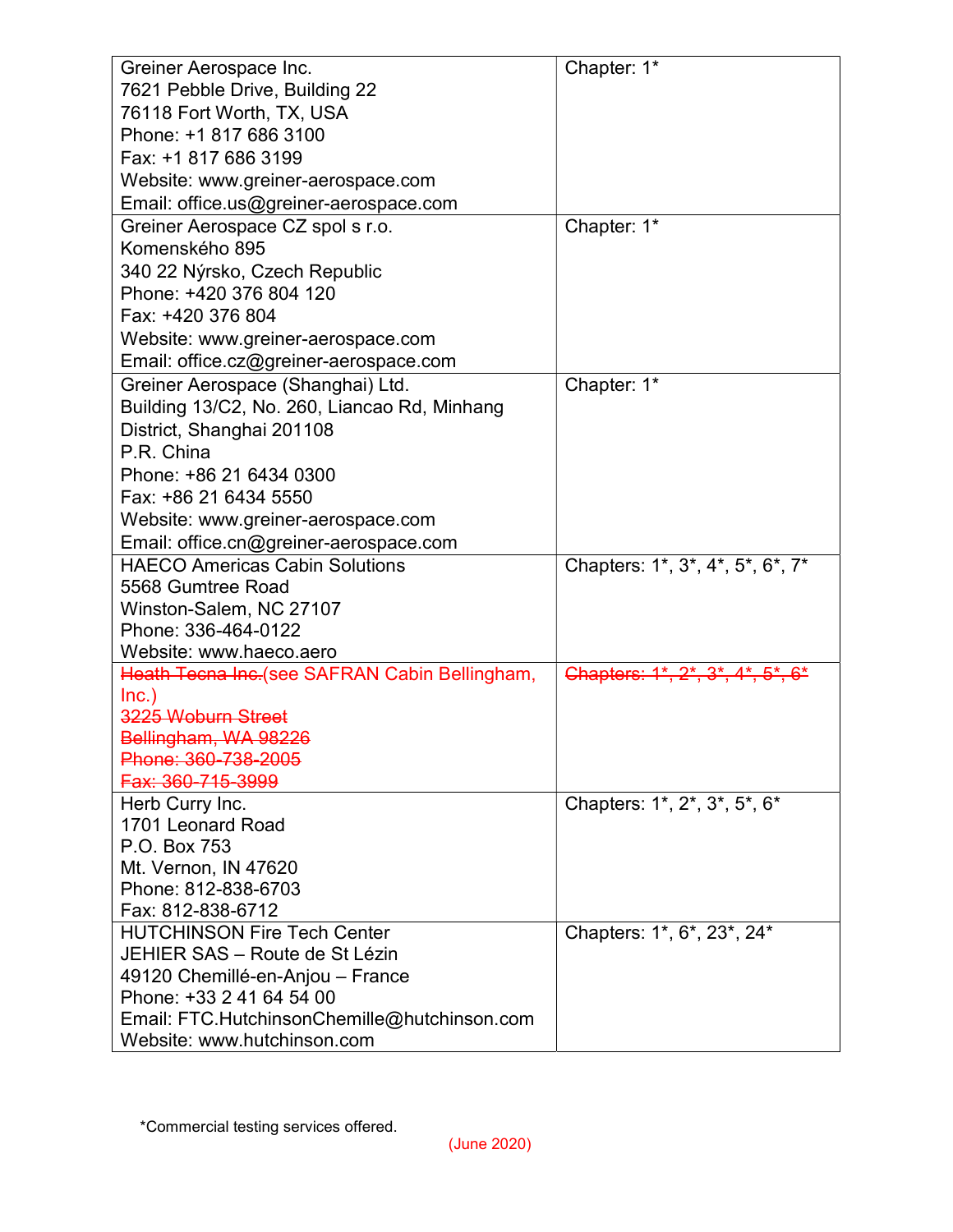| <b>INDUSTRIAL NEOTEX S.A.</b>                     | Chapters: 1*, 7*                  |
|---------------------------------------------------|-----------------------------------|
| C/Forjadores,                                     |                                   |
| Parcela 17-11 Pol. Ind. Prado del Espino          |                                   |
| Boadilla del Monte (Madrid), 28660, Spain         |                                   |
| Phone: (34) 916 324 391                           |                                   |
| Fax: (34) 916 324 284                             |                                   |
| Website: www.neotex.com                           |                                   |
| Email: aha@neotex.com                             |                                   |
| <b>ISOVOLTA AG</b>                                | Chapters: 1*, 2*, 3*, 5*, 6*      |
| 2355 Wiener Neudorf                               |                                   |
| Austria                                           |                                   |
| Phone: (43) 5 9595 9305                           |                                   |
| Fax: (43) 5 9595 79305                            |                                   |
| Website: www.isovolta.com                         |                                   |
| Isovolta, Inc.                                    | Chapters: 1*, 2*, 5*, 6*          |
| <b>495 Territorial Street</b>                     |                                   |
| P.O. Box 287                                      |                                   |
| Harrisburg, OR 97446                              |                                   |
| Phone: 541-995-6395                               |                                   |
| Fax: 541-995-8425                                 |                                   |
| Website: www.isovolta-or.us                       |                                   |
| J3 Aviation Solutions, Inc., d/b/a Blue Flame Lab | Chapters: 1*, 2*, 3*, 4*, 7*, 10* |
| 600 PSI Drive, Suite 1                            |                                   |
| Boca Raton, FL 33431                              |                                   |
| Phone: 561-226-0105                               |                                   |
| Mobile: 561-302-6383                              |                                   |
| Contact: Arun Kapur                               |                                   |
| Email: arun@akaeroservices.com                    |                                   |
| Website: www.j3aviationsolutions.com              |                                   |
| Jamco America, Inc.                               | Chapters: 1*, 2*, 3*, 4*, 5*, 6*, |
| 1018 80 <sup>th</sup> Street S.W.                 | $10*$                             |
| Everett, WA 98203                                 |                                   |
| Phone: 425-347-4735                               |                                   |
| Email: nic_tormohlen@jamco-america.com            |                                   |
| Website: www.jamco-america.com                    |                                   |
| Jamco Singapore Pte Ltd                           | Chapters: 1*, 2*, 3*, 5*, 6*, 7*, |
| No. 8 Loyang Lane                                 | $23*$                             |
| Singapore 508915                                  |                                   |
| Phone: (65) 6417 0560                             |                                   |
| Fax: (65) 6542 0248                               |                                   |
| Website: www.sinjam.com.sg                        |                                   |
| <b>Krueger Testing and Consulting</b>             | Chapters: 1*, 2*, 3*, 4*, 5*, 6*, |
| 14402 E. Goodwin Road                             | $23*$                             |
| Stanwood, WA 98292                                |                                   |
| Phone: 360-631-6167                               |                                   |
| Website: www.kruegerflam.com                      |                                   |
| Email: keith@kruegerflam.com                      |                                   |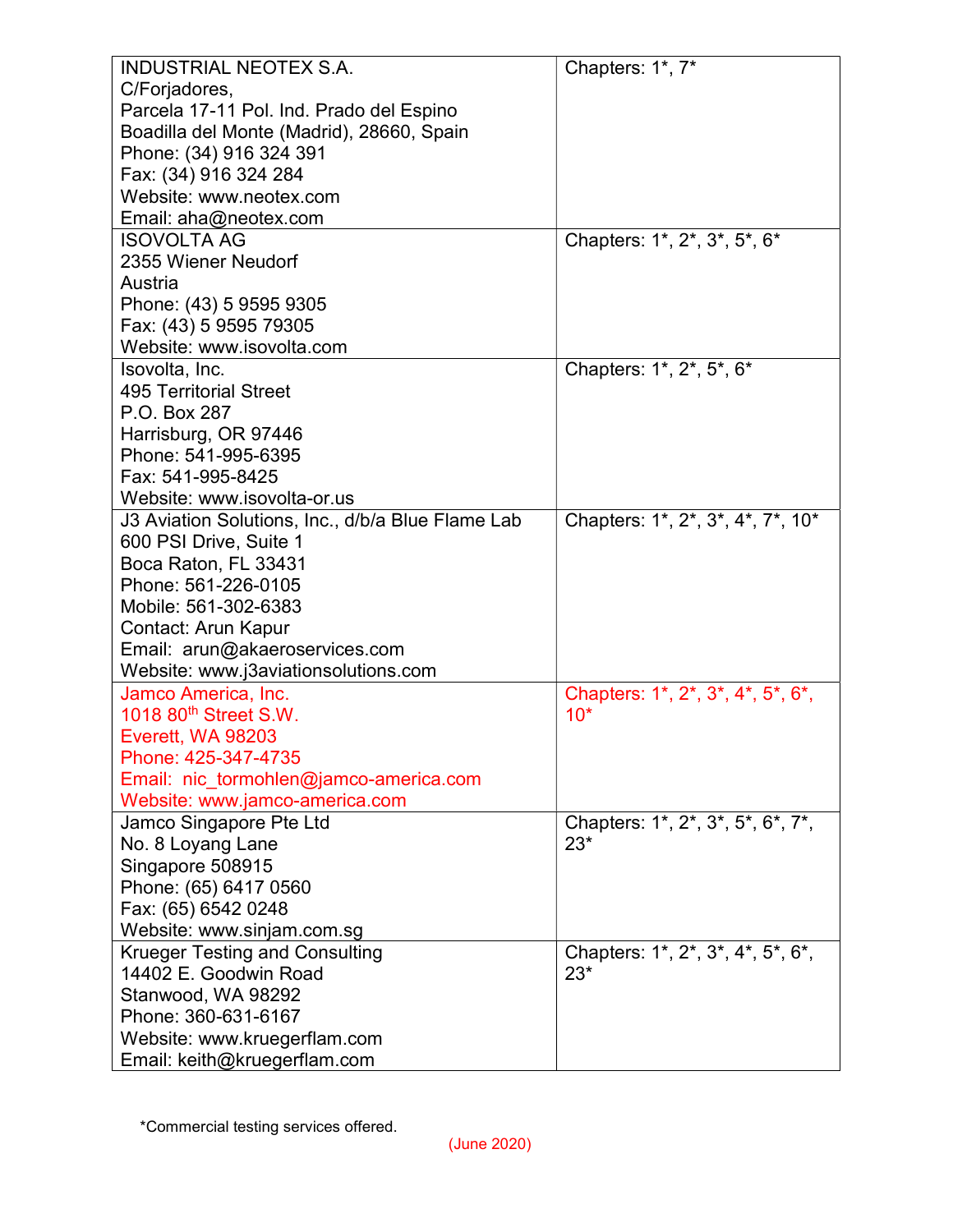| <b>Lantal Textiles AG</b>                        | Chapters: 1*, 2*, 3*, 5*, 6*, 7*                                                                 |
|--------------------------------------------------|--------------------------------------------------------------------------------------------------|
| Dorfgasse 5                                      | $18*$                                                                                            |
| P.O. Box 1330                                    |                                                                                                  |
| 4900 Langenthal, Switzerland                     |                                                                                                  |
| Phone: (41) 62 916 71 60                         |                                                                                                  |
| Website: www.lantal.com                          |                                                                                                  |
| Email: sales@lantal.ch                           |                                                                                                  |
| <b>Lantal Textiles AG - Branch (Lab Closing)</b> | Chapters: 1*, 2*, 3*, 4*, 5*, 6*,                                                                |
| <b>International Airport Abu Dhabi</b>           | $7^*$                                                                                            |
| <b>Airports Business City,</b>                   |                                                                                                  |
| <b>Business Center, Executive Desk No. 18</b>    |                                                                                                  |
| <b>United Arab Emirates</b>                      |                                                                                                  |
| Phone: (41) 62 916 71 60                         |                                                                                                  |
| Website: www.lantal.com                          |                                                                                                  |
| Email: sales@lantal.ch                           |                                                                                                  |
| Lee Products Engineering Services, Inc. (LPESI)  | Chapters: 1*, 2*, 3*                                                                             |
| Air Capital Certification Services (ACCS)        |                                                                                                  |
| 2946 S. Hydraulic Street                         |                                                                                                  |
| Wichita, KS 67216                                |                                                                                                  |
| Phone: 316-524-4466                              |                                                                                                  |
| Fax: 316-524-4455                                |                                                                                                  |
| Email: rclossin@lpesionline.com                  |                                                                                                  |
| Website: www.lpesionline.com                     |                                                                                                  |
| CONTACT: rclossin@lpesionline.com                |                                                                                                  |
| LEFAE (Laboratoire d'essais feu aéronautiques et | Chapters: 1*, 2*, 3*, 4*, 5*, 6*,                                                                |
| életriques) – Groupe EMITECH                     | $7^*$ , $8^*$ , $11^*$ , $12^*$ , $13^*$ , $14^*$ , $18^*$ ,                                     |
| ZI-Stelytec - 2 Allée Isaac Newton               | $20^*$ , $24^*$                                                                                  |
| 42400 Saint-Chamond                              |                                                                                                  |
| France                                           |                                                                                                  |
| Phone: (33) 437 201 917                          |                                                                                                  |
| Fax: (33) 477 815 501                            |                                                                                                  |
| Website: www.lab-lefae.com                       |                                                                                                  |
| Email: a.gutierrez@lab-lefae.com                 |                                                                                                  |
| Lufthansa Technik AG                             | Chapters: 1*, 2*, 3*, 4*, 5*, 6*,                                                                |
| <b>Central Laboratory Services</b>               | $10*18*$                                                                                         |
| <b>Materials Flammability Test Center</b>        |                                                                                                  |
| HAM T/TQ-M                                       |                                                                                                  |
| Weg beim Jaeger 193                              |                                                                                                  |
| 22335 Hamburg, Germany                           |                                                                                                  |
| Phone: (49) 40 5070 2849                         |                                                                                                  |
| URL: www.Lufthansa-technik.com                   |                                                                                                  |
| Email: laboratoryservices@lht.dlh.de             |                                                                                                  |
| Northwest Aerospace Technologies, A SAFRAN       | Chapters: 1*, 2 <sup>*</sup> , 3 <sup>*</sup> , 4 <sup>*</sup> , 5 <sup>*</sup> , 6 <sup>*</sup> |
| Company                                          |                                                                                                  |
| 415 Riverside Rd.                                |                                                                                                  |
| Everett, WA 98201                                |                                                                                                  |
| Phone: 425-212-5080                              |                                                                                                  |
| Email: lori.tatum@safrangroup.com                |                                                                                                  |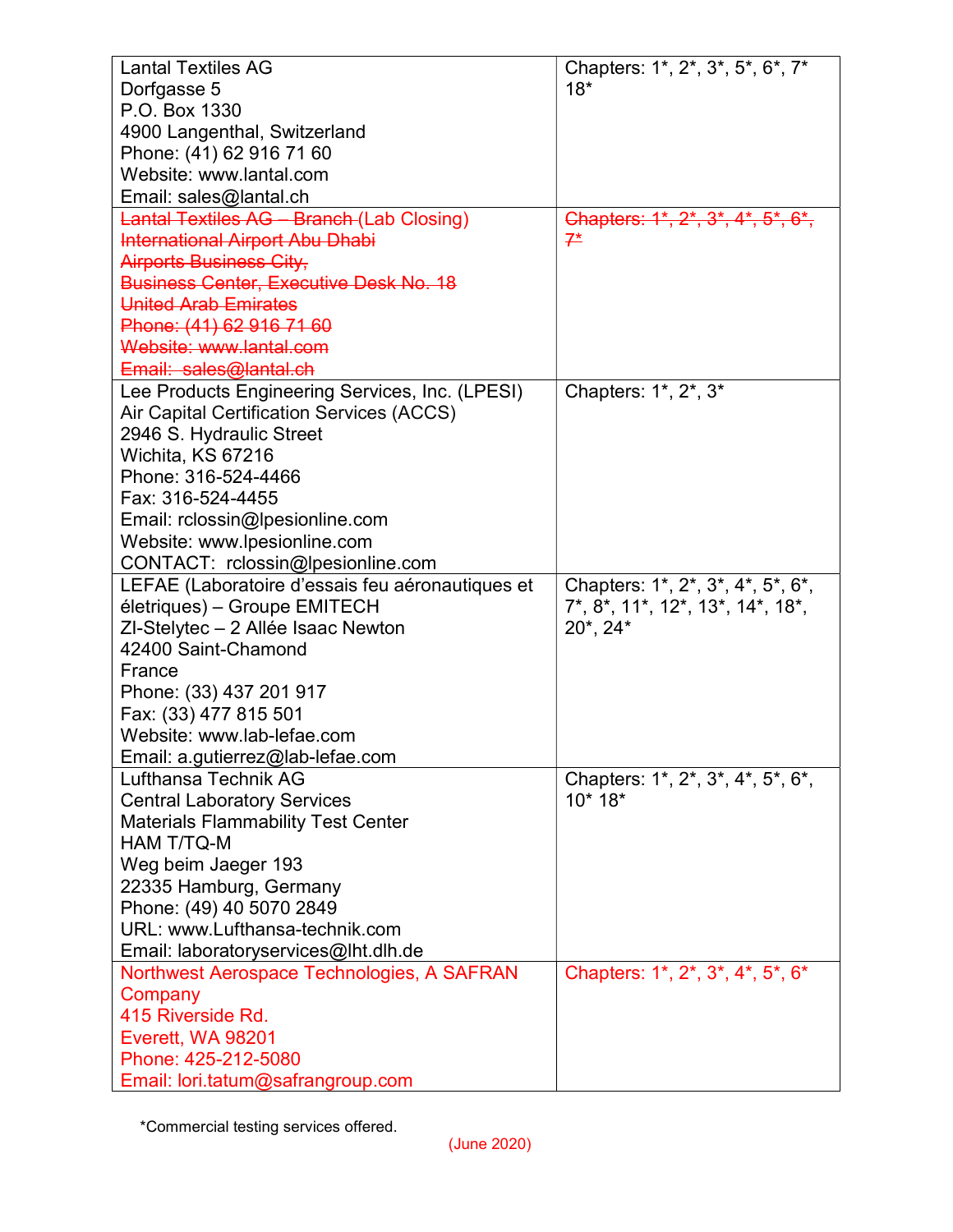| PAL Aerospace - Flammability Testing Services          | Chapters: 1*, 2*, 3*, 4*          |
|--------------------------------------------------------|-----------------------------------|
| 7681 Highway 27, Unit 1, 2 and 3                       |                                   |
| Vaughan, Ontario                                       |                                   |
| Canada                                                 |                                   |
| Phone: 905-405-1371                                    |                                   |
| Email: PALFlammabilityTS@palaerospace.com              |                                   |
| Website: www.palaerospace.com                          |                                   |
| <b>Parker Hannifin Corporation-Stratoflex Products</b> | Chapter: 11 (not offered          |
| <b>Division</b>                                        | commercially)                     |
| 2575 West 5 <sup>th</sup> Street                       |                                   |
| Jacksonville, FL 32254                                 |                                   |
| Phone: 904-389-3400                                    |                                   |
| Fax: 904-384-5874                                      |                                   |
| Parker Hannifin Corporation-Stratoflex Products        | Chapter: 11 (not offered          |
| <b>Division</b>                                        | commercially)                     |
| 220 Roberts Cutoff Road                                |                                   |
| Fort Worth, TX 76114                                   |                                   |
| Phone: 817-738-6543                                    |                                   |
| Fax: 817-738-9920                                      |                                   |
| <b>Resonate Testing Limited</b>                        | Chapters: 1*, 2*, 3*, 4*, 7*, 8*, |
| Unit 1, Bridge Technology Park                         | 11*, 12*, 24*, 25*                |
| Carnagat Lane                                          |                                   |
| Newry, BT35 8XF                                        |                                   |
| <b>United Kingdom</b>                                  |                                   |
| Phone: 44 (0) 2890 736 390                             |                                   |
| Website: www.resonatetesting.com                       |                                   |
| Email: info@resonatetesting.com                        |                                   |
| <b>RESCOLL Technical Centre of Materials</b>           | Chapters: 1*, 2*, 3*, 4*, 5*, 6*, |
| 8 Allee Geoffroy St, Hilaire                           | $7^*$ , $8^*$ , $12^*$ , $23^*$   |
| 33615 Pessac, France                                   |                                   |
| Phone: (33) 547 74 69 00                               |                                   |
| Website: www.rescoll.fr                                |                                   |
| Email: rescoll@rescoll.com                             |                                   |
| S 7 ENGINEERING LLC                                    | Chapters: 1*, 2*, 3*, 4*, 7*      |
| (formerly Sibir Technics LLC)                          |                                   |
| <b>Flammability Test Laboratory</b>                    |                                   |
| Mozzherin avenue, 12, Ob town                          |                                   |
| Novosibirsk region, 633102                             |                                   |
| <b>Russian Federation</b>                              |                                   |
| Phone: +7 (383) 359-91-47                              |                                   |
| Fax: +7 (383) 3599 048                                 |                                   |
| Website: www.s7technics.ru                             |                                   |
| Email: FTL@s7.ru                                       |                                   |
| <b>SAFRAN Cabin Inc.</b>                               | Chapters: 1, 2, 3, 4, 6, 10, 19   |
| 5701 Bolsa Ave                                         |                                   |
| Huntington Beach, CA, United States                    |                                   |
| Phone: 714-934-2722                                    |                                   |
| Email: Jessica.Cambron@safrangroup.com                 |                                   |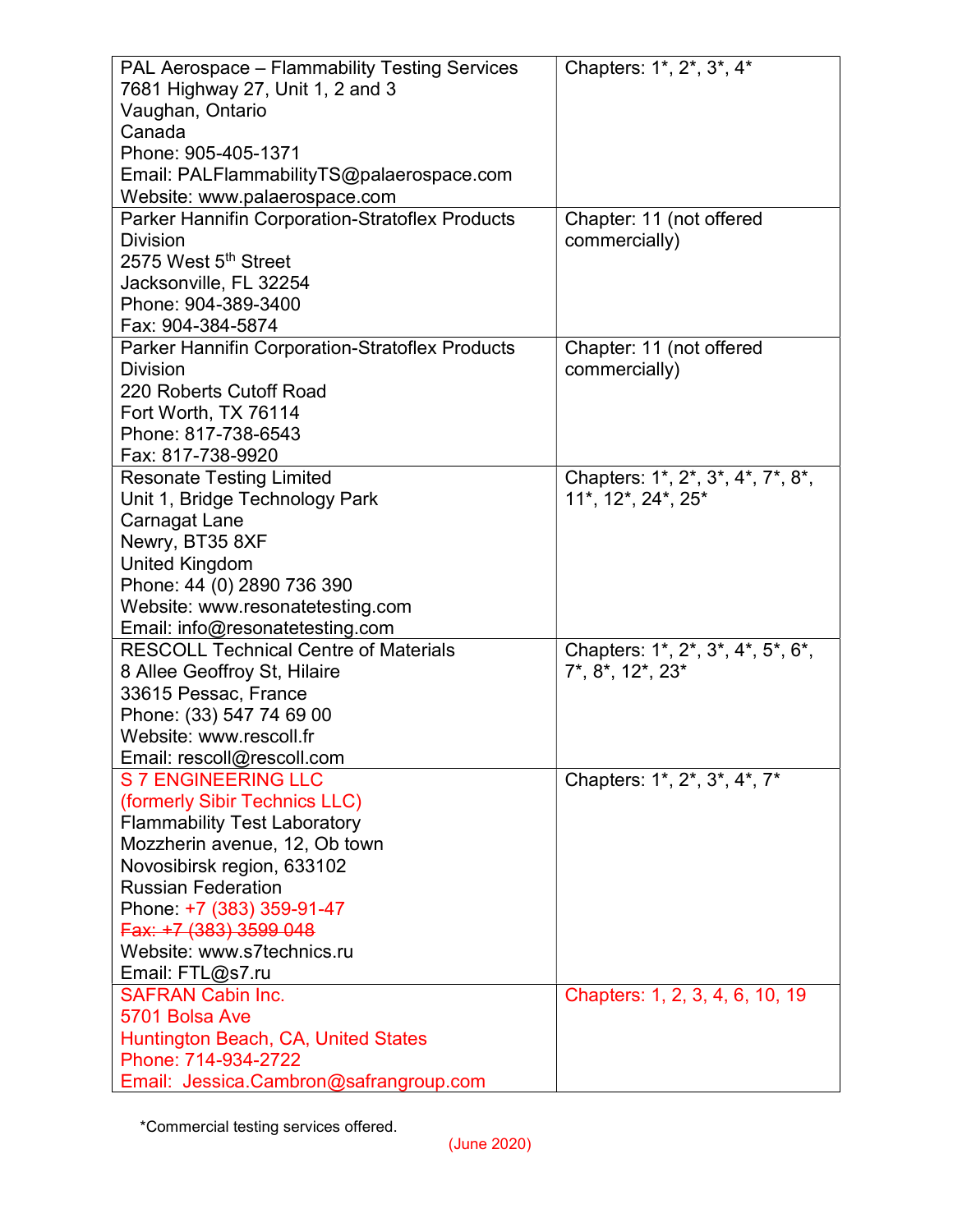| <b>SAFRAN Cabin Bellingham, Inc.</b>           | Chapters: 1*, 2*, 3*, 4*, 5*, 6*                             |
|------------------------------------------------|--------------------------------------------------------------|
| 3225 Woburn Street                             |                                                              |
| Bellingham, WA 98226                           |                                                              |
| Phone: 360-738-2005                            |                                                              |
| Fax: 360-715-3999                              |                                                              |
| <b>SAFRAN Cabin Germany GmbH - Test Center</b> | Chapters: 1*, 2*, 3*, 4*, 5*, 6*,                            |
| (formerly Zodiac Aerospace-Sell GmbH)          | $10*$                                                        |
| Dr.-Siegfried-Strasse                          |                                                              |
| 35745 Herborn                                  |                                                              |
| Germany                                        |                                                              |
| <b>Contact: Heiko Mueller</b>                  |                                                              |
| heiko.mueller@safrangroup.com                  |                                                              |
| Phone: (49) 2772 707-541                       |                                                              |
| Fax: (49) 2772 707-133                         |                                                              |
| Website: www.safran-cabin.com                  |                                                              |
| Schneller Inc. Corporate Office                | Chapters: 1*, 5*, 6*                                         |
| 6019 Powdermill Road                           |                                                              |
| Kent, OH 44240                                 |                                                              |
| Phone: 330-676-7156                            |                                                              |
| Fax: 330-673-6374                              |                                                              |
| Website: www.schneller.com                     |                                                              |
| <b>SEKISUI KYDEX, LLC</b>                      | Chapters: 1*, 5*, 6*                                         |
| 6685 Low Street                                |                                                              |
| Bloomsburg, PA 17815                           |                                                              |
| Phone: 570-387-6997                            |                                                              |
| Website: www.kydex.com                         |                                                              |
| Email: techservice@kydex.com                   |                                                              |
| <b>SGS Govmark Testing Services Inc.</b>       | Chapters: 1*, 2*, 3*, 4*, 5*, 6*,                            |
| 96 Allen Boulevard, Suite D                    | $7^*$ , $8^*$ , $12^*$ , $14^*$ , $15^*$ , $18^*$ , $19^*$ , |
| Farmingdale, NY 11735-5626                     | 23*, 24*, 25*                                                |
| Phone: 631-293-8944                            |                                                              |
| Fax: 631-293-8956                              |                                                              |
| Website: www.govmark.com                       |                                                              |
| Sibir Technics LLC (see S 7 Engineering LLC)   | Chapters: 1*, 2*, 3*, 4*, 7*                                 |
| <b>Flammability Test Laboratory</b>            |                                                              |
| Mozzherin avenue, 12, office B207, Ob town     |                                                              |
| Novosibirsk region, 633102                     |                                                              |
| <b>Russian Federation</b>                      |                                                              |
| Phone: +7 (383) 3599 013                       |                                                              |
| Fax: +7 (383) 3599 048                         |                                                              |
| Website: www.s7technics.ru                     |                                                              |
| Email: FTL@s7.ru                               |                                                              |
| Skandia, Inc.                                  | Chapters: 1*, 2*, 3*, 4*, 5*, 6*,                            |
| 5000 North Highway 251                         | 7*, 9*, 10*, 19*, 23*                                        |
| Davis Junction, IL 61020                       |                                                              |
| Phone: 815-393-4600                            |                                                              |
| Fax: 815-393-3501                              |                                                              |
| Website: www.skandia-inc.com                   |                                                              |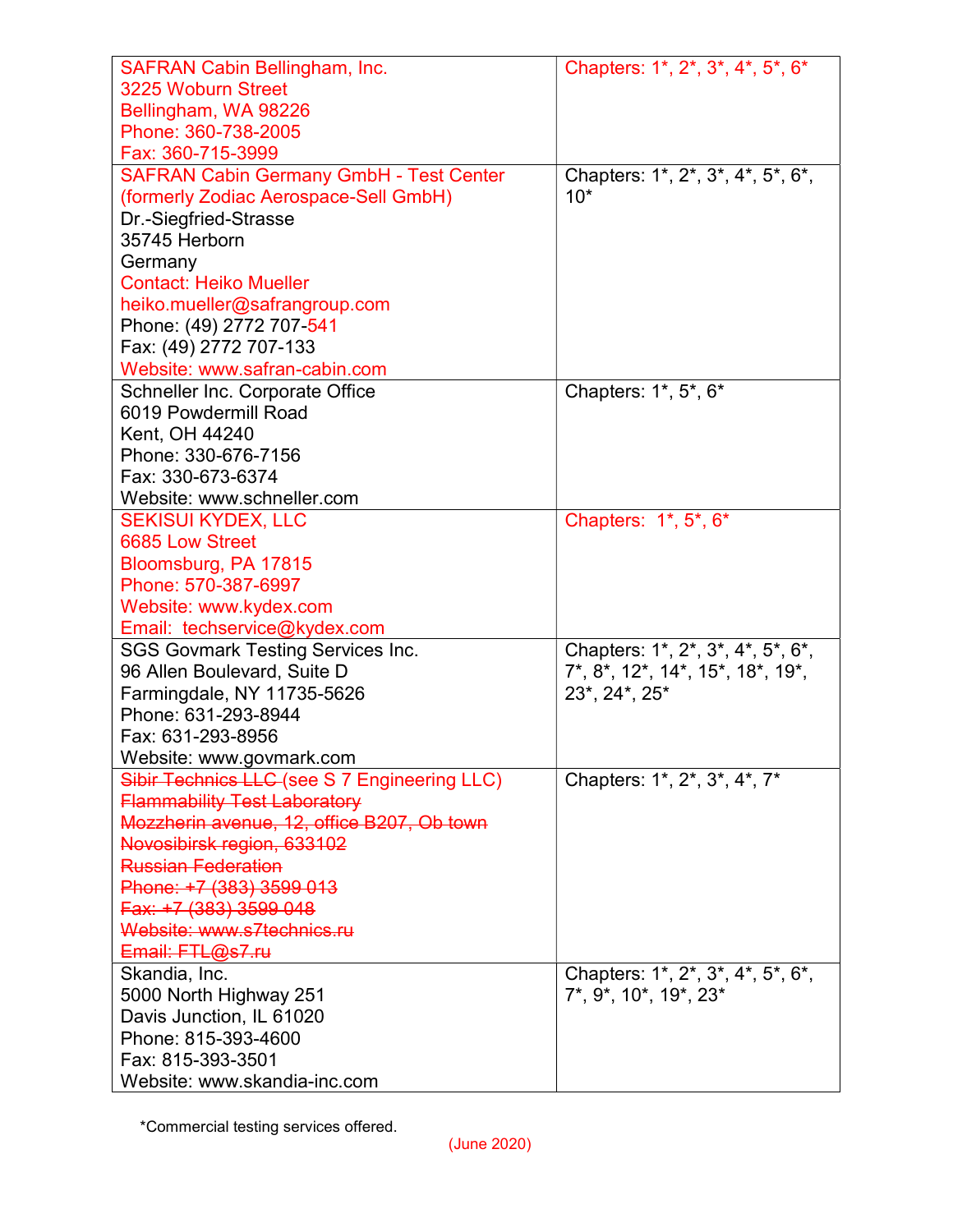| <b>Starr Aircraft Products, Inc.</b>            | Chapters: 1*, 7*                                                                        |
|-------------------------------------------------|-----------------------------------------------------------------------------------------|
| 5236 North Hwy 1417                             |                                                                                         |
| Sherman, TX 75092                               |                                                                                         |
| Phone: 903-893-1106                             |                                                                                         |
| Fax: 903-893-0551                               |                                                                                         |
| Website: www.starraircraft.com                  |                                                                                         |
| Email: bstrobl@starraircraft.com                |                                                                                         |
| <b>Tapis Corporation</b>                        | Chapters: 1*, 2*, 3*, 4*, 5*, 6*                                                        |
| 1121 Roundtable Drive                           |                                                                                         |
| Dallas, TX 75247                                |                                                                                         |
| Phone: 214-631-9700                             |                                                                                         |
| Website: www.tapiscorp.com                      |                                                                                         |
| Email: info@tapiscorp.com,                      |                                                                                         |
| KevinHyde@tapiscorp.com                         |                                                                                         |
| Test Center of Civil Aviation Administration of | Chapters: 1*, 2*, 3*, 4*, 5*, 6*,                                                       |
| China (CAAC)                                    | 7*, 8*, 10*, 12*, 15*, 18*, 19*,                                                        |
| No. 765, Tengfei Rd, Southwest Airport Economic | $23^*$ , $24^*$                                                                         |
| <b>Development Zone,</b>                        |                                                                                         |
| Chengdu, Sichuan, P.R. China 610041             |                                                                                         |
| Phone: 0086-28-64456066, or 0086-28-64456022    |                                                                                         |
| Fax: 0086-28-64456010                           |                                                                                         |
| Website: www.fccc.org.cn                        |                                                                                         |
| <b>Testcorp</b>                                 | Chapters: 1*, 2*, 3*, 4*, 5*, 6*,                                                       |
| 24662 Rhea Drive                                | $23*$                                                                                   |
| Mission Viejo, CA 92691                         |                                                                                         |
| Phone: 949-859-3569                             |                                                                                         |
| Website: www.testcorp.net                       |                                                                                         |
| Email: jnauman@testcorp.net or                  |                                                                                         |
| mnauman@testcorp.net                            |                                                                                         |
| Triumph Composite Systems, Inc.                 | Chapters: 1*, 2*, 23*                                                                   |
| 1514 S. Flint Road                              |                                                                                         |
| Spokane, WA 99219                               |                                                                                         |
| Phone: 509-623-8100                             |                                                                                         |
| Fax: 509-623-8099                               |                                                                                         |
| Website: www.triumphgroup.com                   |                                                                                         |
| <b>TTF Aerospace LLC</b> (closed)               | Chapters: $1^{\ast}$ , $2^{\ast}$ , $3^{\ast}$ , $4^{\ast}$ , $5^{\ast}$ , $6^{\ast}$ , |
| 4620 B St NW Suite 101                          | $10^{\star}, 19^{\star}$                                                                |
| <b>Auburn, WA 98001</b>                         |                                                                                         |
| Phone: 253-736-6300                             |                                                                                         |
| Fax: 253-250-6825                               |                                                                                         |
| Website: www.ttfaero.com                        |                                                                                         |
| Email: sales@ttfaero.com                        |                                                                                         |
| University of Cincinnati, Fire Test Center      | <b>Chapters: 11, 12</b>                                                                 |
| 5997 Center Hill Avenue, Building A             |                                                                                         |
| Cincinnati, OH 45224                            |                                                                                         |
| Phone: 513-641-3041 / 513-556-5743              |                                                                                         |
| Fax: 513-556-5038                               |                                                                                         |
| Email: firetest@uc.edu                          |                                                                                         |
| Website: http://cfrl.uc.edu/ftc-index.html      |                                                                                         |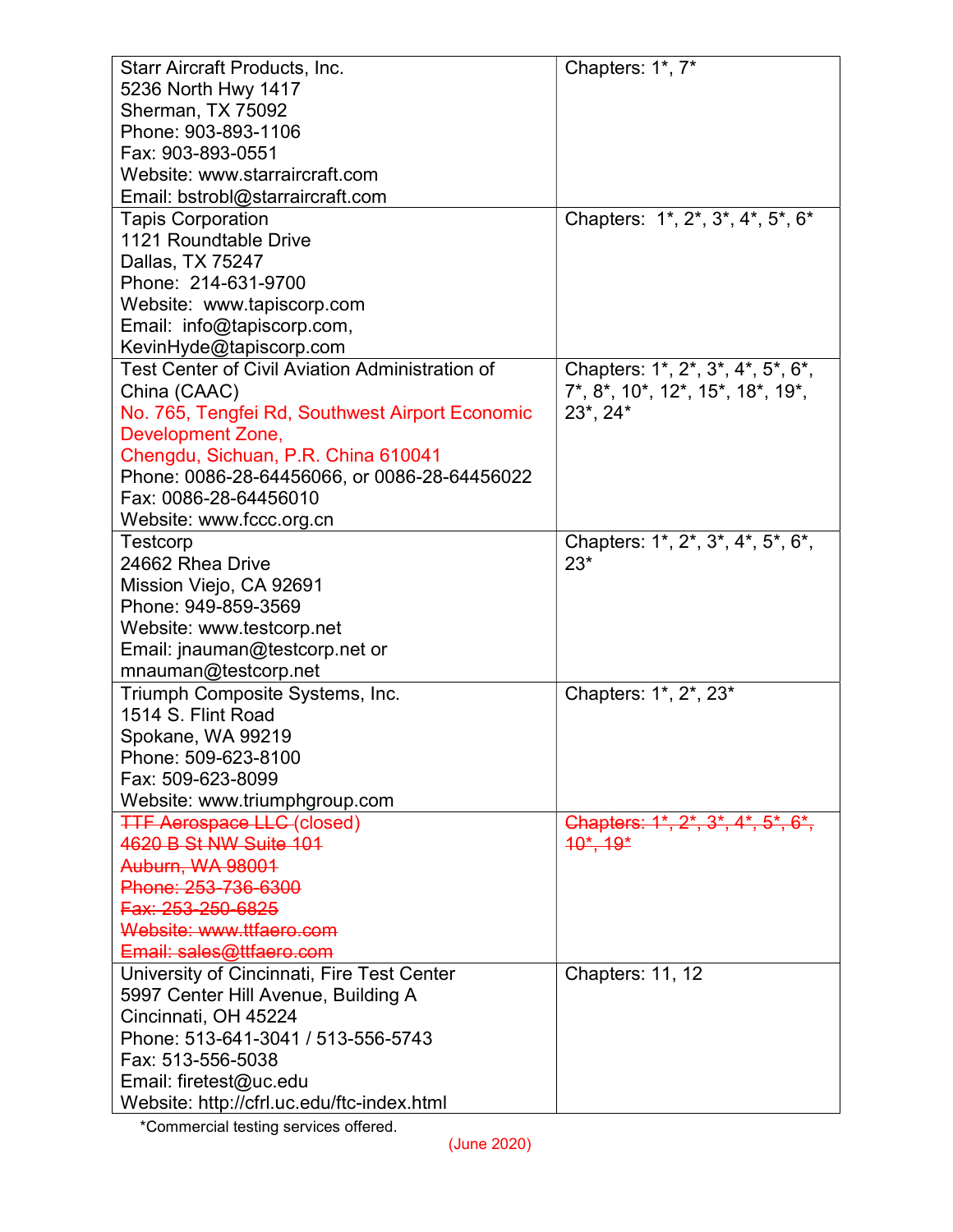| Vauth Aviation Components GmbH & Co. KG        | Chapters: 1*, 2*, 3*, 4*, 6*, 7*  |
|------------------------------------------------|-----------------------------------|
| (formerly Vauth & Sohn GmbH)                   |                                   |
| Hembser Str. 1                                 |                                   |
| 33034 Brakel, Germany                          |                                   |
| Phone: (49) 5272 3713-0                        |                                   |
| Fax (49) 5272 6671                             |                                   |
| Website: www.vauth-aviation.de                 |                                   |
| E-Mail: info@vauth-aviation.de                 |                                   |
| <b>Warringtonfire Frankfurt GmbH</b>           | Chapters: 1*, 2*, 3*, 4*, 6*, 7*  |
| (formerly Exova GmbH)                          |                                   |
| Industriepark Hoechst, Building C 369          |                                   |
| Frankfurt am Main, 65926                       |                                   |
| Germany                                        |                                   |
| Phone: (49) 6950 6089 445                      |                                   |
| Fax: (49) 6950 6086 43                         |                                   |
| <b>Contact: Domenic Kautz</b>                  |                                   |
| Email: domenic.kautz@warringtonfire.com / (49) |                                   |
| 6950 6089 420                                  |                                   |
| Website: www.warringtonfire.com                |                                   |
| Zodiac Aerospace - Sell GmbH (see SAFRAN       | Chapters: 1*, 2*, 3*, 4*, 5*, 6*, |
| Cabin Germany GmbH - Test Center)              | $40*$                             |
| <b>Dr.-Siegfried-Strasse</b>                   |                                   |
| D-35745 Herborn                                |                                   |
| Germany                                        |                                   |
| Phone: (49) 2772 707 802                       |                                   |
| Fax: (49) 2772 707 133                         |                                   |
| Website: www.-sell-interiors.com               |                                   |

## AIRCRAFT MATERIALS FIRE TEST HANDBOOK CHAPTERS

- Chapter 1: Vertical Bunsen Burner Test for Cabin and Cargo Compartment Materials
- Chapter 2: 45-Degree Bunsen Burner Test for Cargo Compartment Liners and Waste Stowage Compartment Materials
- Chapter 3: Horizontal Bunsen Burner Test for Cabin, Cargo Compartment, and Miscellaneous Materials
- Chapter 4: 60-Degree Bunsen Burner Test for Electric Wire
- Chapter 5: Heat Release Rate Test for Cabin Materials
- Chapter 6: Smoke Test for Cabin Materials
- Chapter 7: Oil Burner Test for Seat Cushions
- Chapter 8: Oil Burner Test for Cargo Liners
- Chapter 9: Radiant Heat Testing of Evacuation Slides, Ramps, and Rafts
- Chapter 10: Fire Containment Test of Waste Stowage Compartments

\*Commercial testing services offered.

(June 2020)